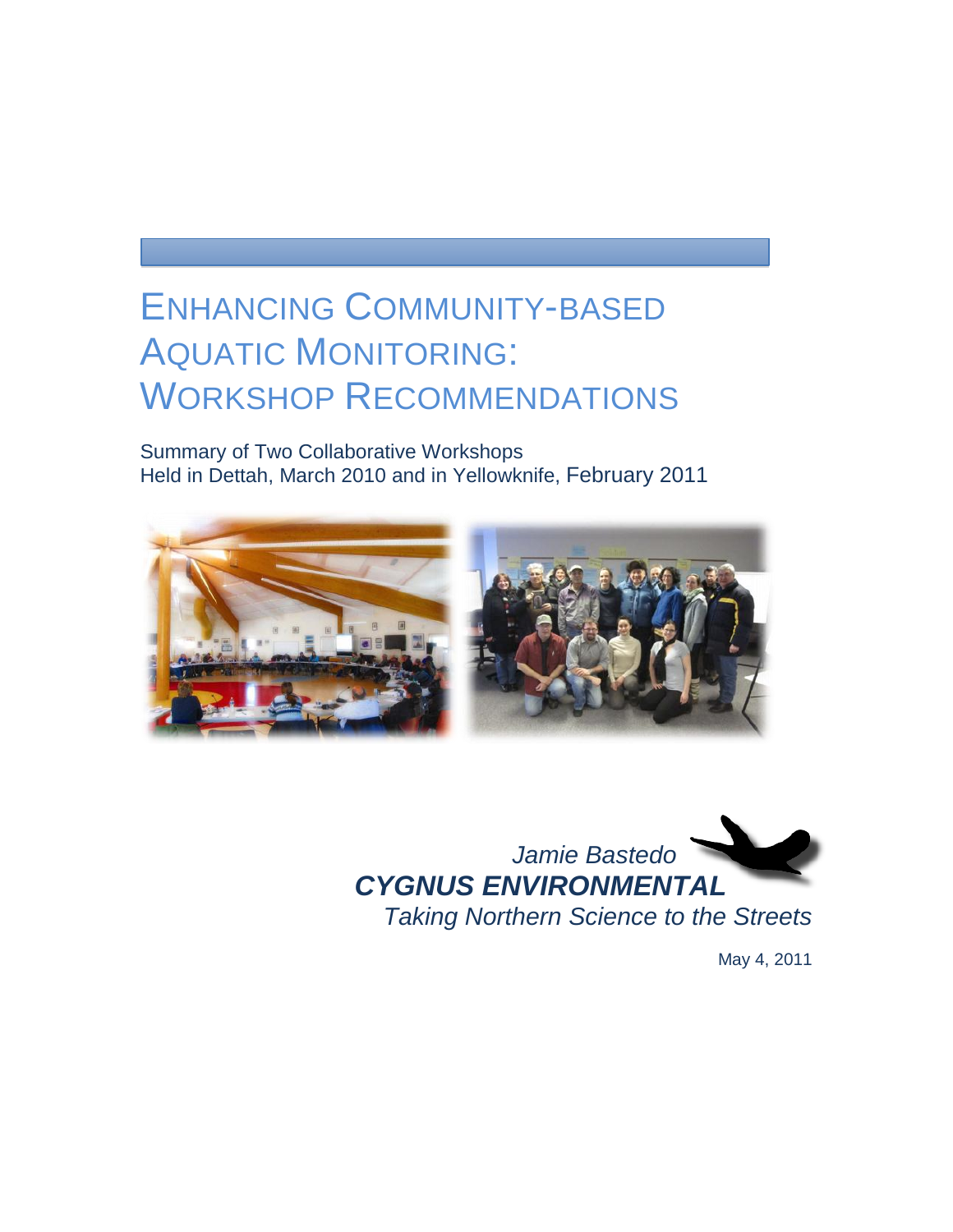# **INTRODUCTION**

## **Background**

Community-level participation and leadership are central to the long-term success of aquatic resource monitoring programs in the NWT. Local residents have a unique knowledge and understanding of aquatic systems that add great value to long-term monitoring projects. Increasing development pressures for pipeline and road construction, as well the demand for governments to deliver monitoring programs more efficiently in light of tightening budgets also point to the benefits of greater collaboration with communities. Two complementary workshops were held in March 2010 and February 2011 to recommend specific ways to promote such collaboration.

## **Goal of Workshops**

*Build a foundation of mutual trust, understanding and communication on which to build better aquatic resource monitoring programs that make the best use of government expertise and community-based knowledge.*

# **Objectives**

Shared objectives of both workshops were to:

- 1. Understand the key issues and programs related to aquatic monitoring in the NWT.
- 2. Identify ways to improve collaboration among all those involved in community monitoring.

#### **Participants**

Both workshops were attended by key government and community partners actively involved in aquatic resource monitoring in the southern NWT. Community representatives included program administrators, resource managers, leaders, youth and elders. Participants to the March 2010 workshop included:

- Akaitcho Territory Government
- Dehcho First Nation
- Environment Canada
- Fisheries and Oceans Canada
- Indian and North Affairs
- Environment and Natural Resources, GNWT
- Aurora College

The second workshop held in February 2011 brought most of the same government representatives together with members of the:

- North Slave Métis Alliance
- NWT Métis Association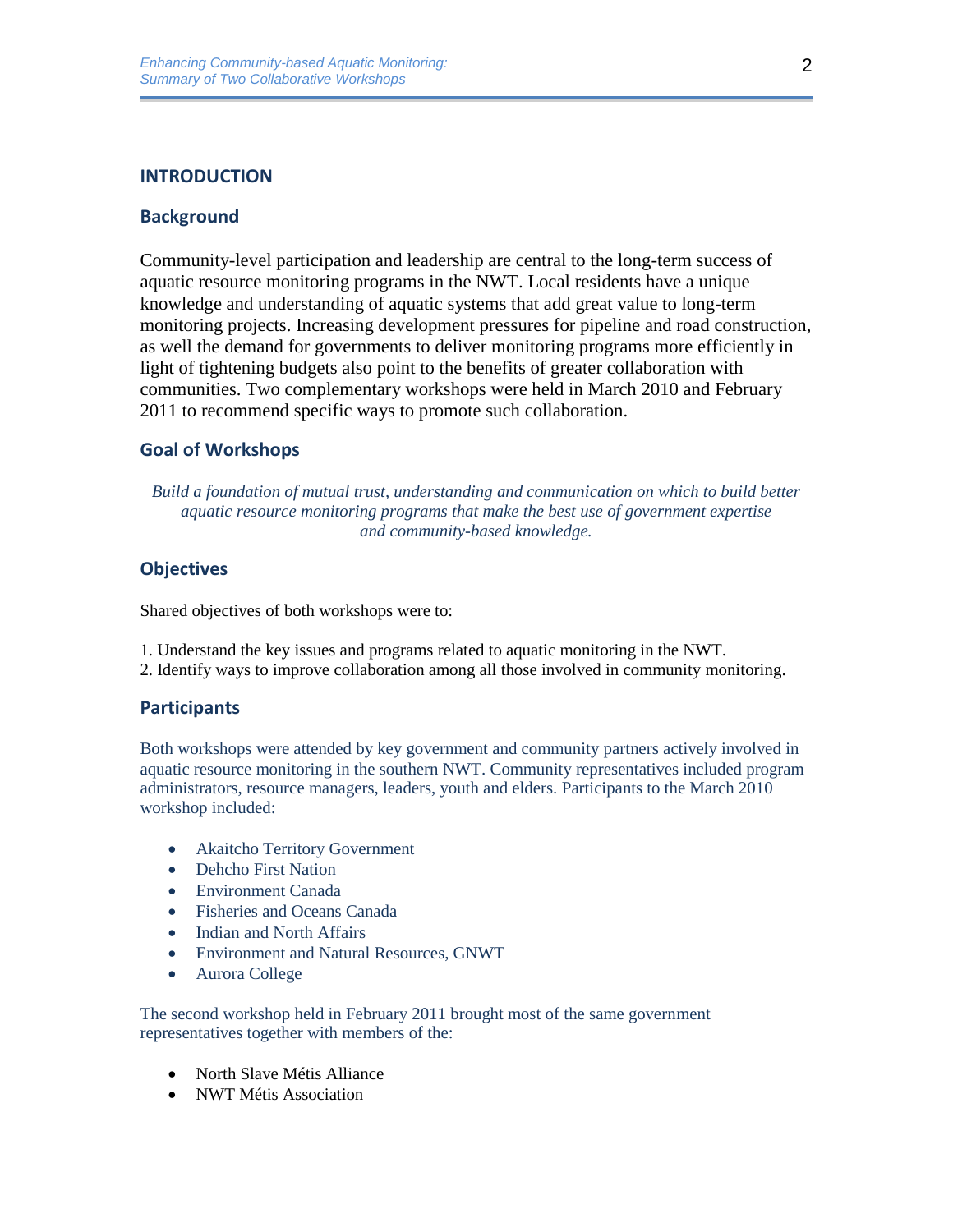# **SUMMARY OF WORKSHOP RESULTS**

#### **Issues**

Participants at both workshops identified key obstacles to community-based monitoring. These fell into five general categories:

- **•** *Capacity and Training*
	- Insufficient training and education opportunities
	- Proposal writing processes are disconnected from one program to the next
	- Heavy administrative demands from multiple funding sourcres

#### **•** *Planning*

- Disconnect between local, regional & federal planning priorities
- Very little long-term planning at any level

## **•** *Coordination*

- Lack of inter- and intra-departmental coordination (working in "silos")
- Duplication of efforts

## **•** *Communication and information sharing*

- Lack of regular dialogue between government and communities
- Little communication, reporting, or feedback from academic researchers
- Poor link between traditional knowledge and conventional science
- Difficult to access government experts and funding
- Government programs not sensitive to local needs and differences
- Lack of baseline information
- Widely scattered or inaccessible data
- Poor integration of traditional knowledge and socio-economic factors

#### **•** *Funding*

- Lack of phased, multi-year funding
- Lack of continuity from year to year and program to program
- Few opportunities for long-term employment in communities
- Funding often tied to specific development projects, hence reactive
- Lack of long-term investment in aquatic monitoring  $&$  research
- Staff cutbacks and shrinking budgets

# **Recommended Actions**

#### • *Government*

- Integrate the administration of monitoring programs to better coordinate proposal writing, reporting processes, timelines, and funding.
- Create a "one-window" funding committee that could receive a Letter of Intent from communities and, in turn, match their projects to the appropriate funding sources (as is now done for the Canadian Northern Economic Development Agency or CanNor).
- Develop formal commitments & MOUs among monitoring departments to improve